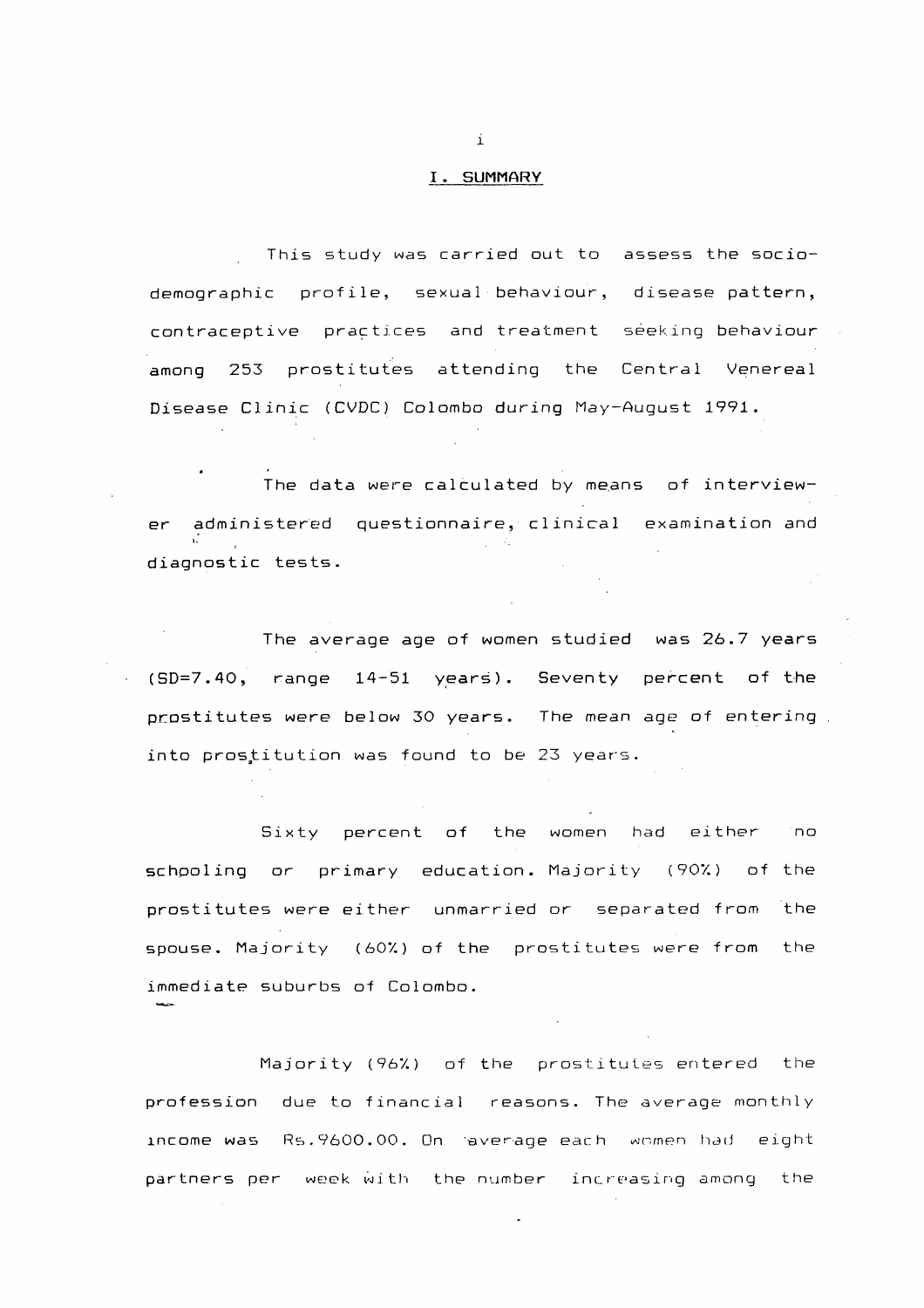### $\mathbf{i}$

**under 30 year age group and those with more than six** months in prostitution. While all practiced vaginal **intercourse, 17'/. practised oral sex, and anal sex by minute proportion (27.). The place of contact with clients varied, with the popular place being brothel house.**

# $f$

**Pregnancy being an occupational hazard, 527**

**State Control** 

practiced some form of contraception. Female surgical sterilisation, a method usually sought by women who have

**years (p<0.05). ^**  $\mathcal{L}_{\text{max}}$ 

**completed their families was the most popular with 277. practicing it. The use of a method of contraception was**

**significantly** higher among the women who were above 29

**Condom, one of the promising methods against** STDS as well as conception was used always only by 34% of **the clients. Although majority (807.) had requested the use to their clients but the latter's preference had been otherwise.**

**Prior to seeking treatment at the CVDC majority (607.) had resorted to some form of therapy for their MADE ailments. Most 397 had preferred the allopathy method.**

#### **Among the sample studied 727. were infected with**

 $\bullet$ 

**STDs. Mixed infections were- seen in 477. The leading i n f e e t i o n among them was syphilis (457), followed by**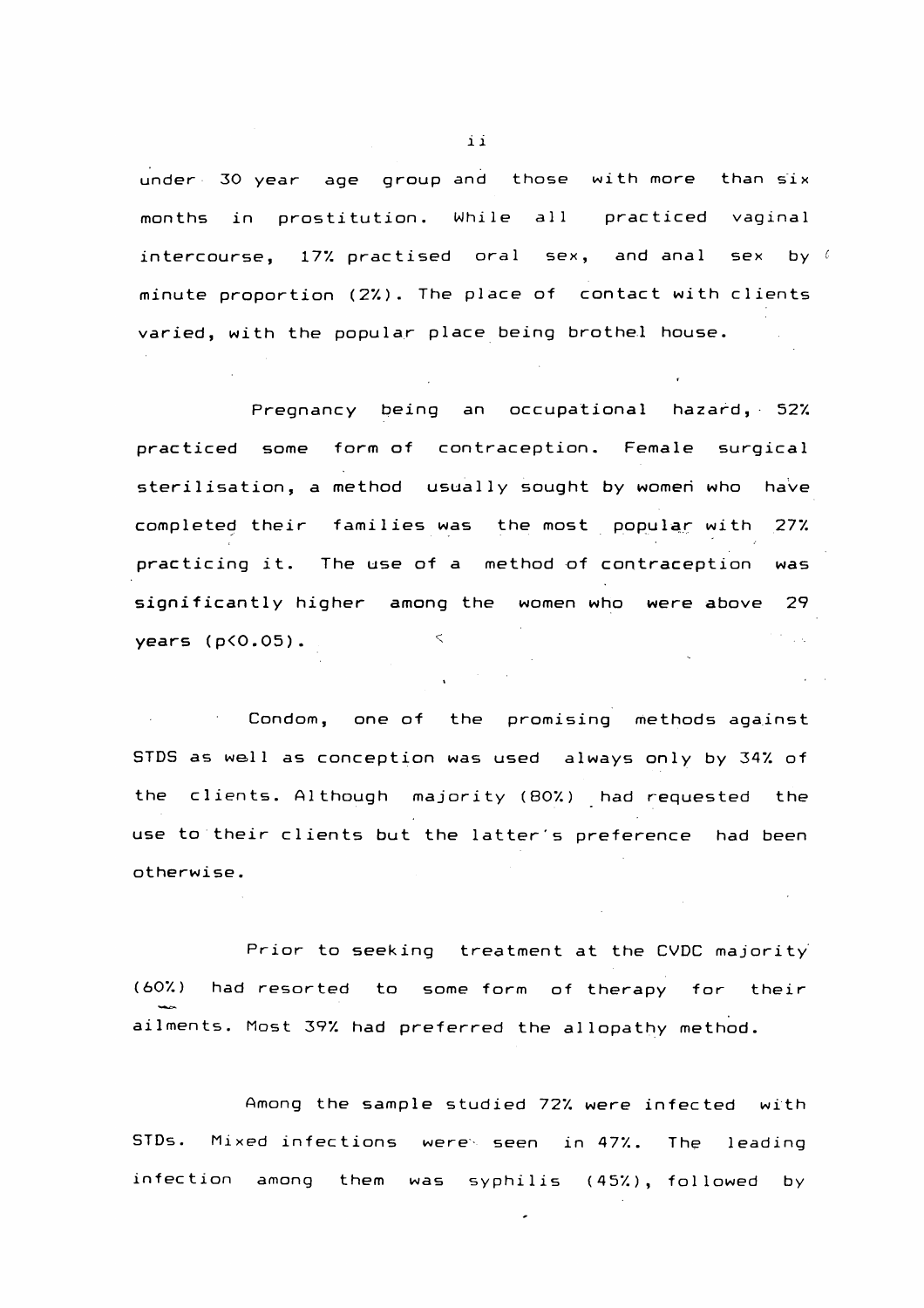## **Ill** trichomoniasis (23%), chlamydial<sub>/</sub>(13%), goņorrhoea (12%),  $\ddot{\prime}$ **Candida (77.), genital warts (67.), and herpes (1.57.). None** were positive for hepatitis B surface antigen and HIV **antibodies.**

A statistically significant larger proportion **of women above 29 years were infected with syphilis (p<0.05). The converse was true for chlamydia (p<0.05) with a higher proportion in the upto 29 age group. The longer service in the trade (over** 6 **months) seems to have made women more vulnerable to syphilis, Candida and herpes infection. Statistically significant higher proportions were seen with chlamydial and Candida** infections in prostitutes who had more than 10 clients a

**together with effective two way referal system of** patients are recommended. Further, the necessity to

**week (p<0.01). Syphilis was found to be significantly higher among the contraceptive users than the non users.**  $\mathcal{N}_{\bullet}$ In prostitutes who had chlanydial and warts infections, there was a significant differences between patients who **took treatment and who did not (p<0.05). Health education programmes which emphasise on** ST<u>D</u> prevention measures including the promotion of the **use of condom, providing information to private western**

**doctors with diagnostic algorithms and treatment regimens**